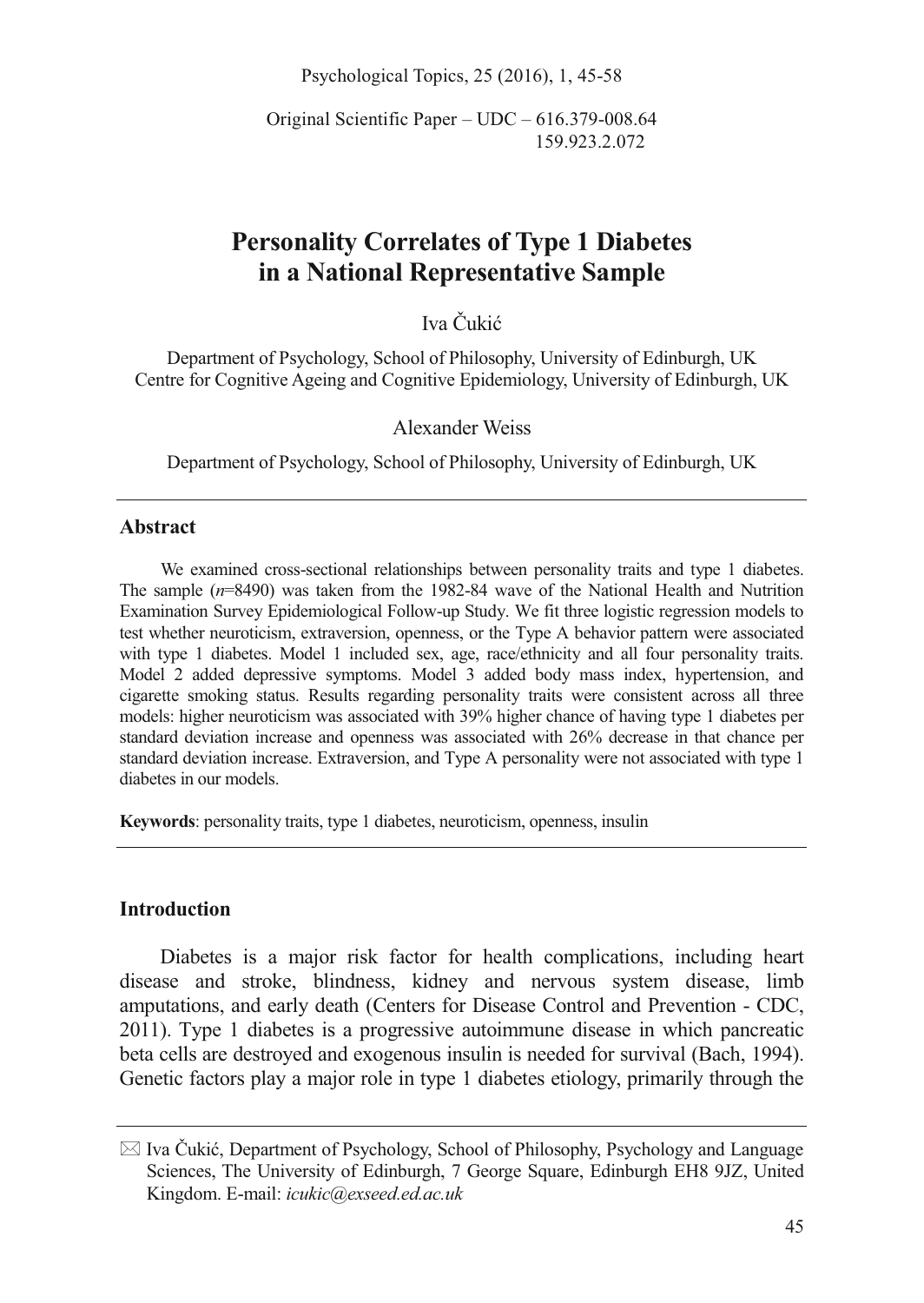human leukocyte antigen complex (Barrett et al., 2009; Lambert et al., 2004; Redondo, Fain, & Eisenbarth, 2000). Studies of monozygotic twins have shown that concordance rates range from 30 to 50%, which suggest that non-genetic risk factors also play a role (Todd, 1990).

One factor that triggers the expression of the genetic influences is stress. Evidence for this comes both from animal models and studies on human populations. For example, chronic stress significantly increases the incidence of the phenotypic expression of the type 1 diabetes gene in the bio-breeding rat (Carter, Herrman, Stokes, & Cox, 1987; Lehman, Rodin, McEwen, & Brinton, 1991). Similarly, stressful events such as family-related losses are associated with type 1 diabetes onset in 5-9 year old children (Hägglöf, Blom, Dahlquist, Lönnberg, & Sahlin, 1991). Moreover, children with type 1 diabetes are reported by caregivers/parents to experience a higher number of stressful events in the first two years of life compared to matched healthy controls (Thernlund et al., 1995).

Personality traits, such as those described by the Five-Factor Model (Digman, 1990), influence the degree to which stress is experienced, how it is perceived, and how individuals cope with the threatening and challenging life situations that bring on stress. In particular, neuroticism, or negative affectivity, may be an important risk factor as it plays a role in the perception of stress (McCrae, 1990; Watson & Pennebaker, 1989). Higher neuroticism also generates further stressful life events and maladaptive coping strategies (Suls & Martin, 2005) and thus neuroticism, via its impact on stress, could be a risk factor for type 1 diabetes onset.

Several cross-sectional studies examined the association of personality traits with diabetes. One study found that people with diabetes had lower levels of conscientiousness, openness, and higher levels of agreeableness than those without diabetes (Goodwin & Friedman, 2006). Another study found that higher neuroticism was associated with having a diabetes diagnosis (Goodwin, Cox, & Clara, 2006). Furthermore, some studies identified that the observed relationships may be driven by specific personality facets, rather than domains, namely the extraversion facet E4: Activity, and the conscientiousness facet C2: Order (Čukić, Mõttus, Realo, & Allik, 2016). Finally, there is some evidence that high conscientiousness and high agreeableness may lower the expression of diabetes genetic risk (Čukić et al., 2015). However, none of these studies differentiated between type 1 and type 2 diabetes. There have been several longitudinal studies focusing on personality contributions to type 2 diabetes development (Čukić & Weiss, 2014; Jokela et al., 2014), but again none focused exclusively on type 1 diabetes.

However, a recent case-control study that focused on type 1 diabetes (Rassart, Luyckx, Moons, & Weets, 2014) found that cases had lower extraversion and higher neuroticism than controls. This study also found that young adult females with type 1 diabetes had, on average, lower levels of extraversion than female controls, and that males with type 1 diabetes had higher levels of neuroticism than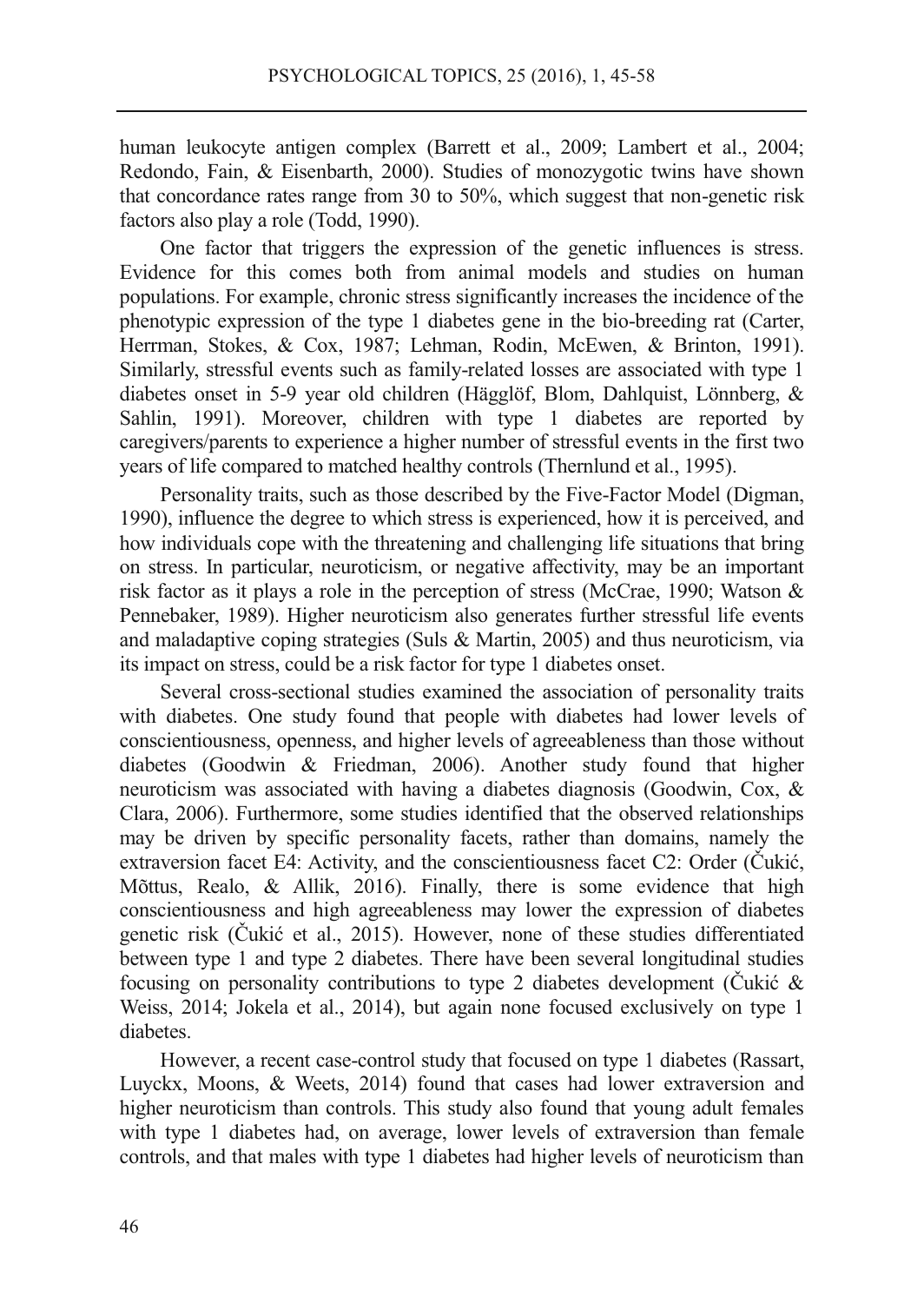matched controls. However, the authors did not control for potential confounds related to personality and type 1 diabetes risk, such as body mass index (BMI) (Brummett et al., 2006; Hyppönen, Virtanen, Kenward, Knip, & Akerblom, 2000) or depressive symptoms (Anderson, Freedland, Clouse, & Lustman, 2001; Bienvenu et al., 2004).

The present cross-sectional study thus focused on the associations between the personality traits neuroticism, extraversion, openness, and type A behavior and type 1 diabetes. In our models we controlled for the effects of sex, age, race/ethnicity, depressive symptoms, BMI, hypertension, and smoking history.

### **Method**

### *Participants*

The sample was drawn from the 1982-1984 wave of the National Health and Nutrition Examination Survey I Epidemiological Follow-up Study (NHEFS) (Centers for Disease Control and Prevention (CDC), National Center for Health Statistics (NCHS), 2012). Of the initial 12 220 participants, 3284 were excluded because of missing data on personality measures, depressive symptoms, diabetes, demographics or medical covariates. An additional 446 participants were excluded because they had type 2 diabetes. The final sample thus comprised 8490 participants ( $M_{\text{age}}$ =55.38,  $SD_{\text{age}}$ =14.36) with full data on the study variables. It consisted of 3171 men ( $M_{\text{age}}$ =57.0,  $SD_{\text{age}}$ =14.51) and 5319 women ( $M_{\text{age}}$ =54.40,  $SD<sub>ave</sub>=14.18$ ) who self-reported their ethnicity as "white" ( $n=7387$ ), "black" (*n*=1016), or "other" (*n*=87). The category "other" included Aleut, Eskimo, American Indian, Asian/Pacific islander, Hispanic, Japanese, Chinese, Korean, or Hindu.

# *Measures*

# *Diabetes*

Participants were classified as having type 1 diabetes based on their answers to the questions "Did a doctor ever tell you that you had diabetes or sugar diabetes?" and "Are you *now* taking medications for this condition: Insulins (includes NPH U-100, Lente U-100, Lente Reg.)". Participants answering "yes" to both questions were classified as having type 1 diabetes. Participants answering "yes" to the first question and "no" ( $n=446$ ) to the second question were classified as having type 2 diabetes and excluded from the analyses. Participants answering "no" to both questions were classified as not having diabetes.

While, today, insulin is prescribed to treat some cases of type 2 diabetes, and especially the later stages of the disease (Hamaty, 2011), this is a recent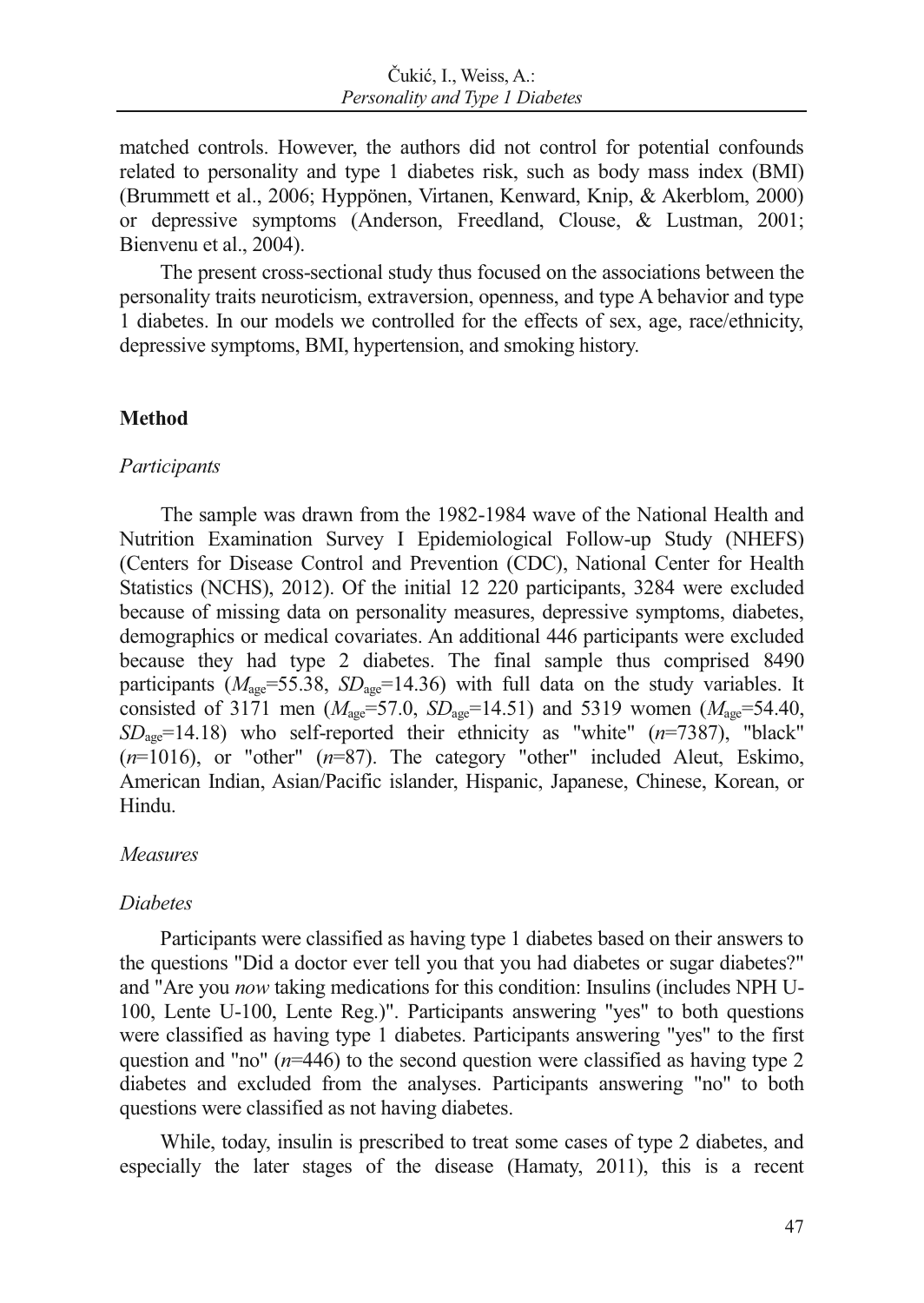phenomenon (Holden, Gale, Jenkins-Jones, & Currie, 2014) and at the time of the sample collection in 1982, and up until the late 1990's, the distinction between type 1 and type 2 diabetes was based on whether patients were taking insulin (Andersen, Christiansen, Andersen, Kreiner, & Deckert, 1983; Barker et al., 1993; Tisch & McDevitt, 1996).

In total, 137 (1.6%) participants were classified as having type 1 diabetes. The remaining 8353 (98.4%) participants were classified as being free of diabetes.

#### *Personality Traits*

Short scales were used to assess neuroticism, extraversion, and openness (Costa & McCrae, 1986; Costa, McCrae, & Locke, 1990; Costa et al., 1986). The neuroticism short scale consisted of five items chosen on theoretical grounds from the NHANES General Well-Being Schedule (Dupuy, 1984; Fazio, 1977). The eight-item extraversion scale and the six-item openness scale were selected from the NEO Inventory using multiple regression (Costa & McCrae, 1986). The scales had following internal consistencies: .76 for neuroticism, .51 for extraversion, and .42 for openness, which is satisfactory for the present combination of breadth and brevity of the scales (Costa et al., 1986). Importantly, they showed good convergent and discriminant validity against self-reports and spouse ratings on the NEO Inventory, self-reports on the Eysenck Personality Inventory, and on peer ratings on the NEO Inventory (Costa & McCrae, 1986).

The six-item Framingham Type A scale (Haynes, Levine, Scotch, Feinleib, & Kannel, 1978) was used to assess the Type A behavioral pattern. The scale has been related to the low pole of the agreeableness domain of the Five-Factor Model (Costa, Stone, McCrae, Dembroski, & Williams, 1987; Dembroski & Costa, 1987; Dembroski, MacDougall, Costa, & Grandits, 1989). Chronbach's alpha of the scale in the current sample was .58.

#### *Demographics*

Age was treated as a continuous variable. Gender was coded 0 for females and 1 for males. Race/ethnicity was entered as two dummy-coded variables, which compared participants who self-identified as "black" and "other" to those who identified as "white", respectively.

#### *Depressive Symptoms*

The Center for Epidemiologic Studies Depression Scale (CES-D; Radloff, 1977) was used to assess depressive symptomatology. It consists of twenty items designed to assess symptoms of depression in general population. The scale is a reliable measure of the construct (Chronbach's alpha = .85). Depressive symptoms were treated as a continuous variable.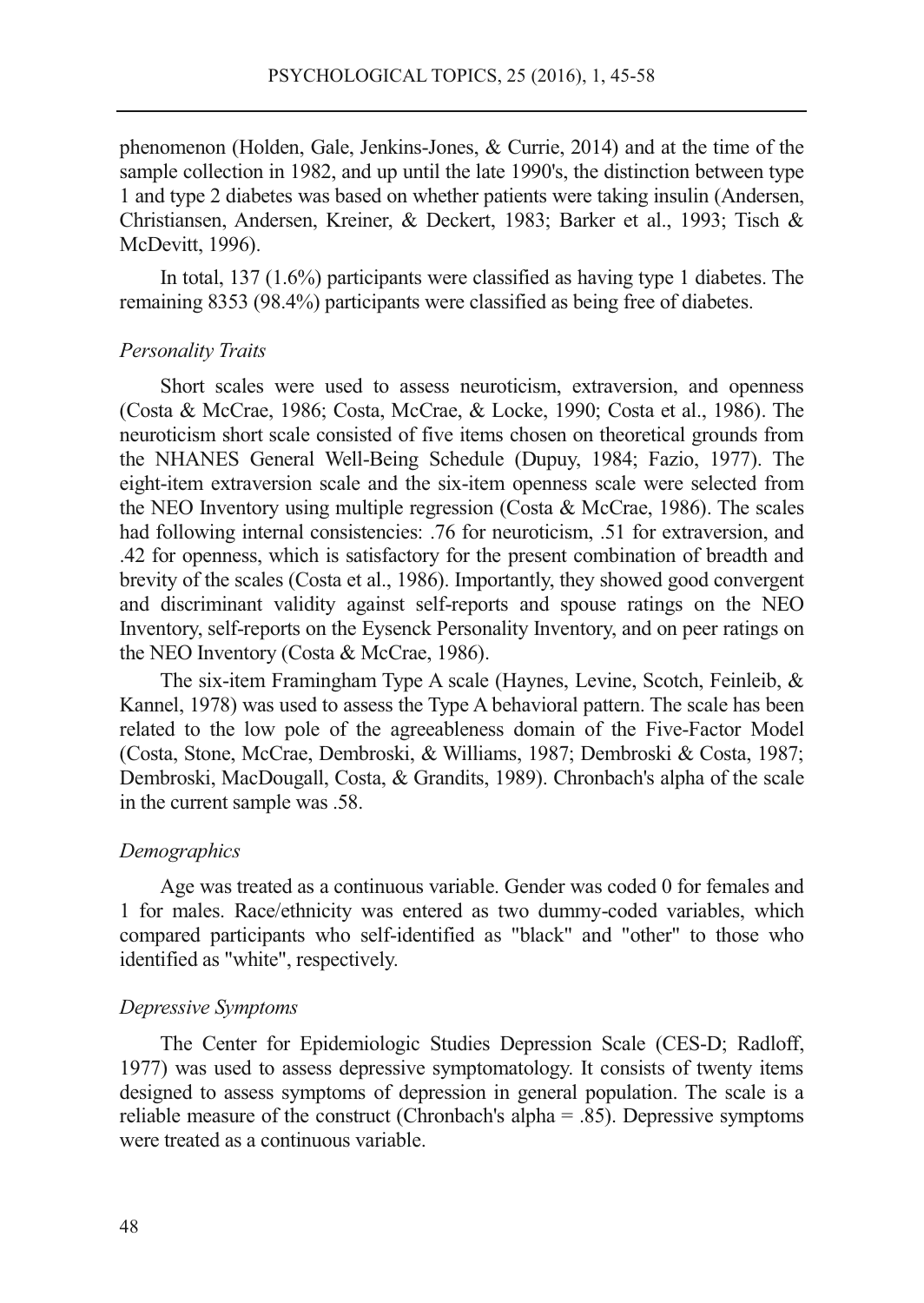### *Health*

While weight data were available in the NHEFS cohort, height data were only available for the NHANES I. We thus used height data from the NHANES I and weight data from the NHEFS to compute BMI, which we treated as a continuous variable.

Hypertension status was based on participants' answer to the question "Has a doctor ever prescribed medication for you for hypertension or high blood pressure?" Responses were coded 0 for "no" and 1 for "yes".

Smoking status was based on answers to the questions "Have you ever smoked more than 100 cigarettes?" and "Are you a smoker now?" Participants answering "yes" to both questions were classified as current smokers. Participants answering "yes" to the former and "no" to the latter were classified as former smokers. Participants answering "no" to both questions were classified as nonsmokers. Smoking status was entered as two dummy coded variables: the first compared former smokers to non-smokers and the second compared current smokers to non-smokers.

### *Analyses*

### *Logistic Regression Models*

To test whether personality factors are associated with type 1 diabetes, we conducted logistic regressions by fitting generalized linear models using the glm function in R version 3.0.3 (R Core Team, 2013). The first model tested if there are associations between neuroticism, extraversion, openness, and type A and type 1 diabetes, controlling for sex, age, and ethnicity. The second model added the effects of depressive symptoms. The third model tested whether the effects of personality traits, controlling for demographics, would be attenuated by associated risk factors like smoking, hypertension, and BMI. For the proportion of participants with type 1 diabetes in our sample (0.02), the sample size to detect an effect size commonly reported in the literature on personality and health (*OR*=1.5) with 80% power of is *n*=8107. Our sample (*n*=8490) is thus well suited for the planned analyses. Power analysis was conducted using G\*Power version 3.1.9.2 (Faul, Erdfelder, Buchner, & Lang, 2009).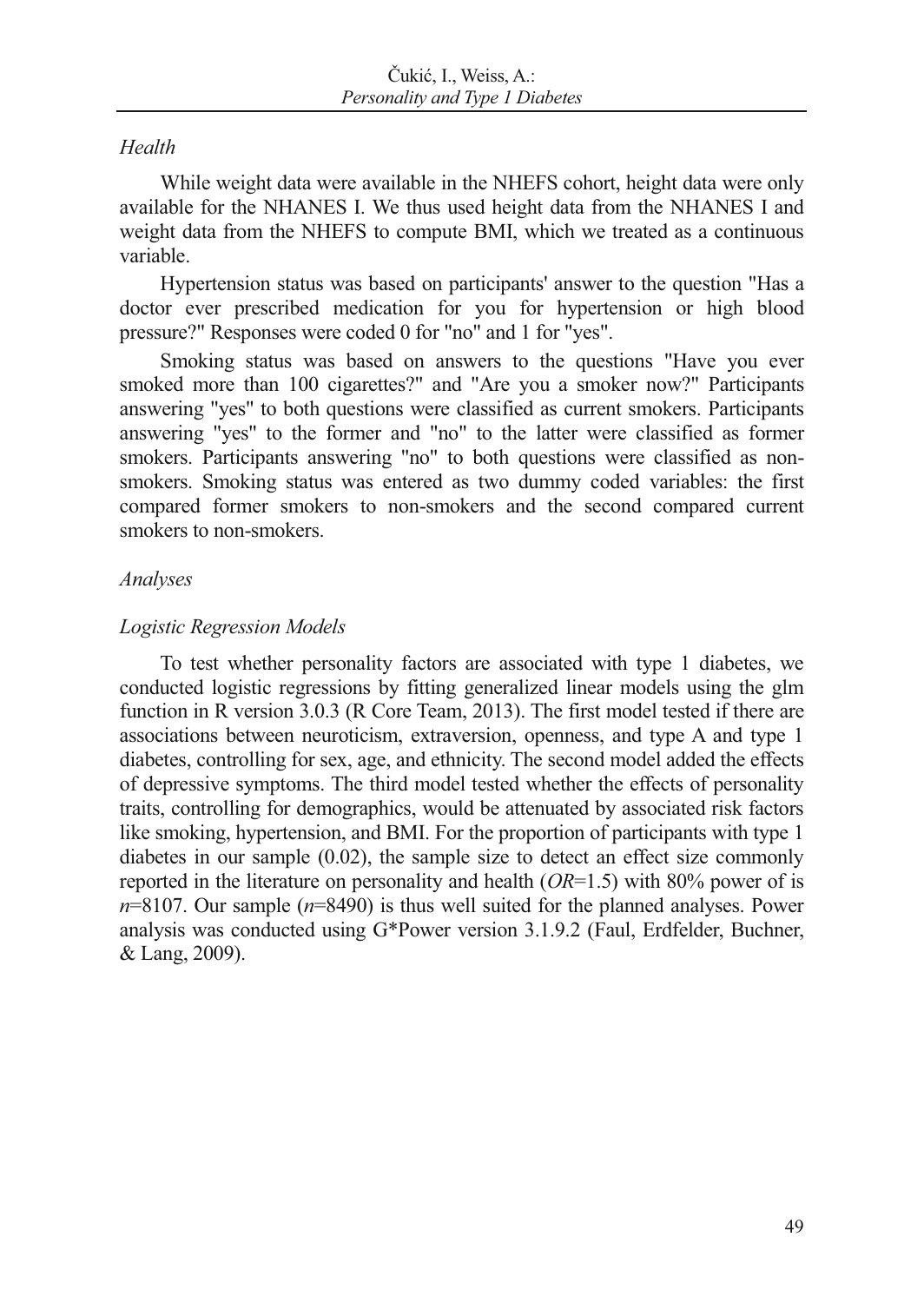### **Results**

#### *Descriptive Statistics*

Means and frequencies for the sample based on diabetes status in 1982-1984 are presented in Table 1. Participants with type 1 diabetes were significantly older (*t*(8488)=-4.75, *p*<.001), had higher BMIs (*t*(8488)=-7.35, *p<*.001), were more often diagnosed with hypertension  $(X^2=1, N=8490)=75.85, p<0.1$ , and had higher neuroticism (*t*(8488)=-3.21, *p*=.001) and higher CES-D scores (*t*(8488)=-3.14, *p*=002) than participants with no diagnosis of diabetes.

|                       | No diabetes      |       | Type 1           |       | Total            |       |  |
|-----------------------|------------------|-------|------------------|-------|------------------|-------|--|
|                       | $(n=8353)$       |       | $(n=137)$        |       | $(n=8490)$       |       |  |
|                       | $\overline{M}$   | SD    | $\overline{M}$   | SD    | $\overline{M}$   | SD    |  |
| Neuroticism           | 9.74             | 6.60  | 11.57            | 7.33  | 9.77             | 6.61  |  |
| Extraversion          | 18.17            | 3.57  | 17.58            | 3.63  | 18.16            | 3.58  |  |
| <b>Openness</b>       | 11.84            | 3.01  | 10.71            | 2.63  | 11.82            | 3.01  |  |
| Type A                | 14.00            | 3.55  | 13.66            | 3.94  | 14.00            | 3.56  |  |
| Depressive Symptoms   | 8.14             | 8.16  | 10.35            | 8.63  | 8.18             | 8.17  |  |
| $BMI$ (kg/m2)         | 26.10            | 4.85  | 29.19            | 5.89  | 26.15            | 4.89  |  |
| Age                   | 55.28            | 14.37 | 61.15            | 12.19 | 55.38            | 14.36 |  |
|                       | $\boldsymbol{n}$ | $\%$  | $\boldsymbol{n}$ | $\%$  | $\boldsymbol{n}$ | $\%$  |  |
| Gender                |                  |       |                  |       |                  |       |  |
| Males                 | 3116             | 37.3  | 55               | 40.1  | 3171             | 37.3  |  |
| Females               | 5237             | 62.7  | 82               | 59.9  | 5319             | 62.7  |  |
| Ethnicity             |                  |       |                  |       |                  |       |  |
| White                 | 7296             | 87.3  | 91               | 66.4  | 7387             | 87.0  |  |
| <b>Black</b>          | 973              | 11.7  | 43               | 31.4  | 1016             | 12.0  |  |
| Other                 | 84               | 1.0   | 3                | 2.2   | 87               | 1.0   |  |
| Hypertension          |                  |       |                  |       |                  |       |  |
| Yes                   | 2371             | 28.4  | 86               | 62.8  | 2457             | 28.9  |  |
| N <sub>o</sub>        | 5982             | 71.6  | 51               | 37.2  | 6033             | 71.1  |  |
| <b>Smoking Status</b> |                  |       |                  |       |                  |       |  |
| Non-Smoker            | 3732             | 44.7  | 75               | 54.7  | 3807             | 44.8  |  |
| Former Smoker         | 2229             | 26.7  | 37               | 27.0  | 2266             | 26.7  |  |
| <b>Current Smoker</b> | 2392             | 28.6  | 25               | 18.3  | 2417             | 28.5  |  |

*Note.* Personality and depressive symptoms scores are in raw units.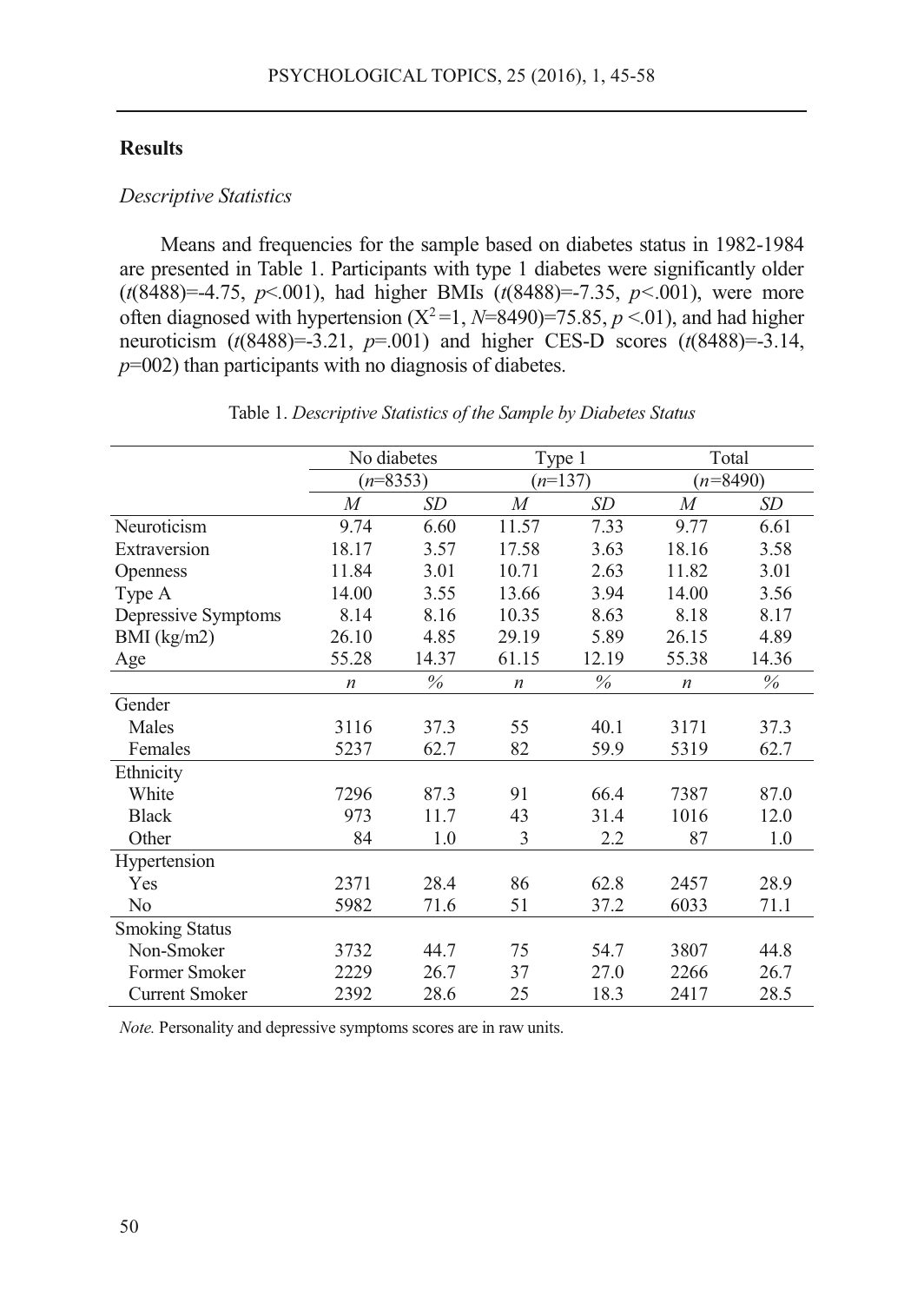# *Logistic Regression Models*

Results of the logistic regression models are presented in Table 2. In the basic model, including only demographic predictors and personality traits, age was significantly related to type 1diabetes prevalence, with a 3% increase in chance of reporting diabetes associated with every year of age. In addition, participants who self-identified as "black" or "other" were 3.6 and 3.7 times more likely to report having type 1 diabetes than participants who self-identified "white". Of the personality traits, every standard deviation of neuroticism was associated with a 37% increase in risk of type 1 diabetes and every standard deviation of openness was associated with a 28% decrease in risk of being classified as having type 1 diabetes. Neither gender nor extraversion was significantly related to risk of type 1 diabetes. In the second model, depressive symptoms were not significantly related to risk of type 1 diabetes; all other results were similar to those in the first model. In the third model, which added BMI, hypertension status, and smoking behavior, each unit of BMI was associated with an 8% increase in risk of being classified as having type 1 diabetes, hypertension was associated with a two and a half fold increase in risk of being classified as having type 1 diabetes, and the two smoking status variables were not significantly associated with risk. The effects of age, neuroticism, openness, and ethnicity were still significant.

|                       | Model 1 |                                   |                  | Model 2 |                            |        | Model 3 |                            |                  |
|-----------------------|---------|-----------------------------------|------------------|---------|----------------------------|--------|---------|----------------------------|------------------|
|                       |         | <i>OR</i> (95% <i>CI</i> )        | $\boldsymbol{v}$ |         | <i>OR</i> (95% <i>CI</i> ) | n      |         | <i>OR</i> (95% <i>CI</i> ) | $\boldsymbol{p}$ |
| Age                   | 1.03    | $(1.02 - 1.04) \le 0.001$         |                  | 1.03    | $(1.02 - 1.04)$            | < 0.01 | 1.02    | $(1.01-1.04)$              | .005             |
| Gender                |         |                                   |                  |         |                            |        |         |                            |                  |
| Female vs. Male       | 1.12    | $(0.78 - 1.62)$                   | .52              |         | $1.12(0.78-1.61)$          | .53    |         | $1.39(0.94-2.06)$          | .10              |
| Ethnicity             |         |                                   |                  |         |                            |        |         |                            |                  |
| White vs. Black       |         | $3.60$ $(2.48-5.23)$ $\leq 0.001$ |                  |         | $3.63$ $(2.49-5.28)$       | < 0.01 |         | $2.59$ $(1.75-3.84)$ < 001 |                  |
| White vs. Other       |         | $3.73(1.14-12.16)$                | .029             |         | $3.73(1.14-12.17)$         | .029   |         | $3.71(1.12 - 12.31)$       | .032             |
| Neuroticism           |         | $1.37$ $(1.17-1.61)$ <.001        |                  |         | $1.41(1.13-1.74)$          | .002   |         | $1.39$ $(1.12-1.72)$       | .003             |
| Extraversion          | 0.98    | $(0.82 - 1.18)$                   | .84              |         | $0.98$ $(0.82-1.17)$       | .82    |         | $0.99$ $(0.82-1.18)$       | .88              |
| <b>Openness</b>       | 0.72    | $(0.60 - 0.87)$ < 0.01            |                  |         | $0.72$ $(0.60-0.87)$       | < 0.01 |         | $0.74$ $(0.61-0.89)$       | .001             |
| Type A                |         | $1.04$ $(0.87-1.25)$              | .68              |         | $1.04$ $(0.87-1.25)$       | .68    | 1.01    | $(0.84 - 1.21)$            | .92              |
| Depressive            |         |                                   |                  |         | $0.97$ $(0.79-1.19)$       | .75    |         | $0.94$ $(0.77-1.16)$       | .57              |
| <b>Symptoms</b>       |         |                                   |                  |         |                            |        |         |                            |                  |
| BMI                   |         |                                   |                  |         |                            |        |         | $1.08$ $(1.05-1.12)$ < 001 |                  |
| Hypertension          |         |                                   |                  |         |                            |        |         |                            |                  |
| Present vs. Absent    |         |                                   |                  |         |                            |        |         | 2.45 $(1.68-3.59)$ < 001   |                  |
| <b>Smoking Status</b> |         |                                   |                  |         |                            |        |         |                            |                  |
| Non vs. Former        |         |                                   |                  |         |                            |        | 0.85    | $(0.55 - 1.31)$            | .46              |
| Non vs. Current       |         |                                   |                  |         |                            |        | 0.67    | $(0.41 - 1.09)$            | .11              |

Table 2. *Odds Ratios (OR) and 95% Confidence Intervals (CI) for the Associations Between Personality Traits and Type 1 Diabetes* 

*Note.* BMI=Body Mass Index. Personality scores, BMI and depressive symptoms are in raw units.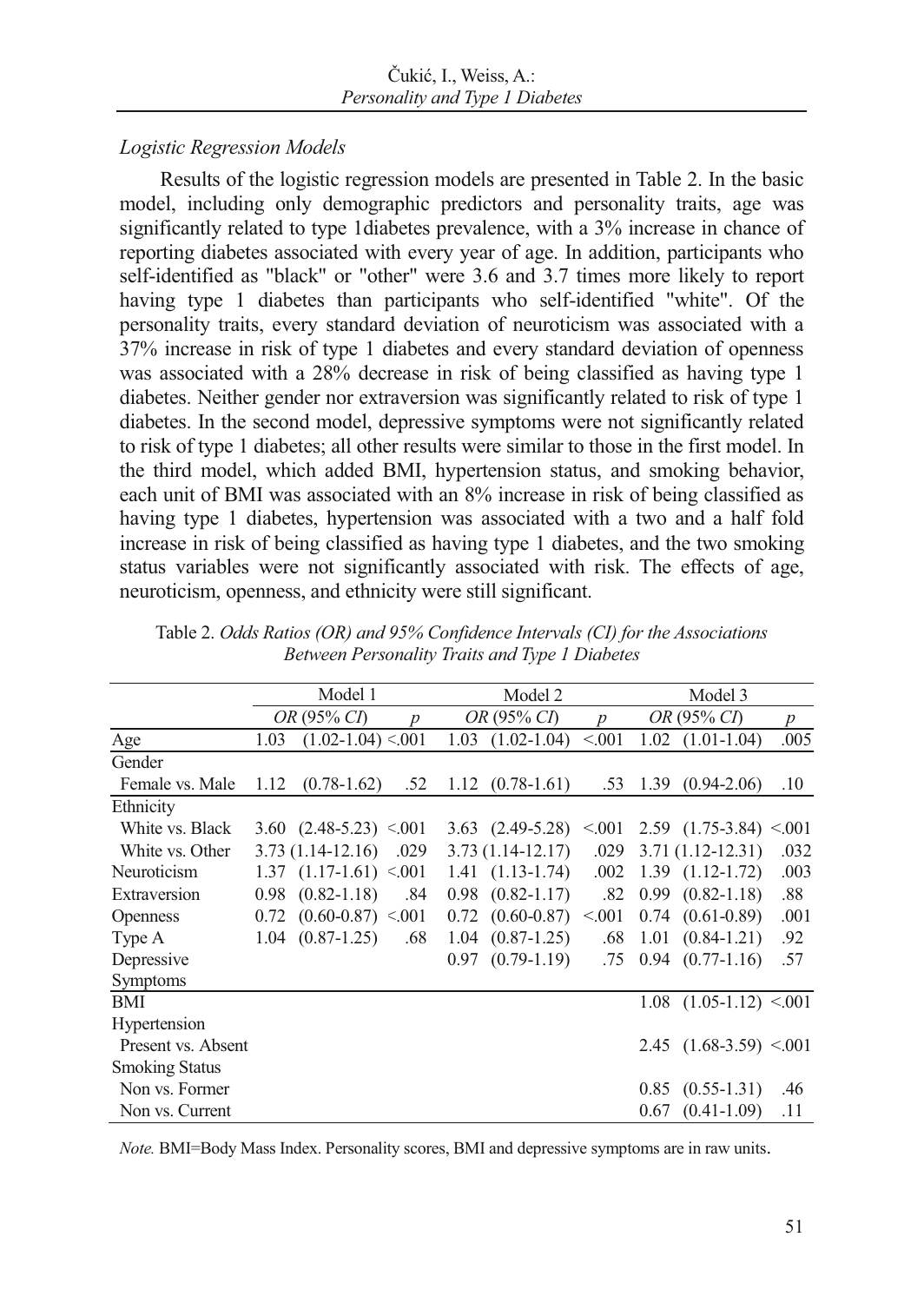#### **Discussion**

Participants higher in neuroticism or lower in openness were more likely to report having insulin dependent or type 1 diabetes after controlling for age, sex, race/ethnicity, depressive symptoms, BMI, hypertension, and smoking status. The finding that higher neuroticism is related to higher risk of type 1 diabetes corresponds to previous cross-sectional studies of personality and diabetes (Čukić et al., 2016; Goodwin et al., 2006; Goodwin & Friedman, 2006). The finding that lower openness is related to higher risk of type 1 diabetes is also consistent with previous reports (Čukić et al., 2015; Goodwin & Friedman, 2006).

Given the cross-sectional design of our study, we are limited in the interpretation of the associations. However, the results raise three hypotheses. Firstly, type 1 diabetes could lead to changes in personality trait levels. Being a challenging and potentially life threatening disease (Diabetes Control and Complications Trial Research Group, 1997), type 1 diabetes could lead to an increased experience of anxiety and distress associated with neuroticism. Similarly, adapting to the demands of living with the disease may lower one's openness as the nature of the disease has a significant impact on lifestyle. One openness item stated: "I often try new and foreign foods". Given the special dietary requirements of diabetes management, we conducted supplementary analyses in which we scored openness without this item. This did not alter the results: in the fully adjusted model the modified version of openness was associated with a 26% decrease in likelihood of having type 1 diabetes per standard deviation increase (*OR*=0.74, 95% CI [0.62, 0.89], *p=*.002). Thus, it is not likely that the altered dietary habits of individuals with type 1 diabetes explain the association between diabetes and lower openness. The second hypothesis is that higher neuroticism and lower openness are contributing factors that could trigger the disease. Given that people with higher levels of neuroticism experience stressful events more strongly (McCrae, 1990; Watson & Pennebaker, 1989), it could be that higher neuroticism is in fact one of the factors that cause type 1 diabetes onset. Similarly, higher openness is related to more adaptive coping strategies (Carver & Connor-Smith, 2010), and thus lower openness could contribute to type 1 diabetes onset through chronic maladaptive reactions to stress. Finally, a third possibility is that a common genetic factor could underlie type 1 diabetes, high neuroticism and lower openness.

Despite its inverse correlation with agreeableness (Costa et al., 1987) and previously reports of associations between agreeableness and diabetes (Goodwin & Friedman, 2006), we did not find an association between type A behavior and type 1 diabetes. There are two possible reasons for this discrepancy. First, low agreeableness/high type A behavior could be related to type 2 diabetes, due to behavioral risk factors such as higher involvement in drinking (Malouff, Thorsteinsson, Rooke, & Schutte, 2007) and cigarette smoking (Terracciano & Costa, 2004), but not to the more genetically determined and stress-related type 1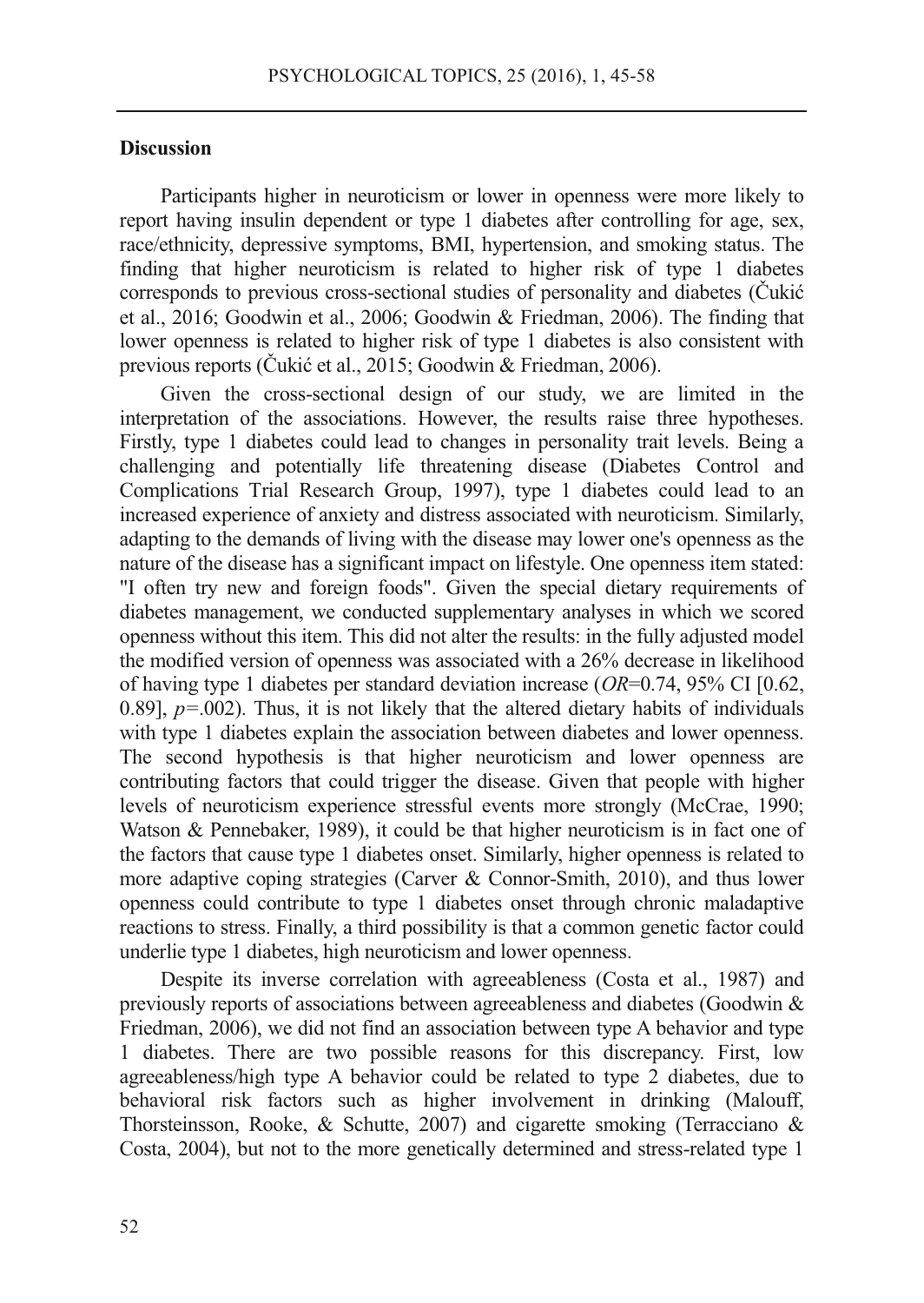diabetes. Another possibility is, speculatively, that type A behavior does not reflect aspects or facets of agreeableness related to type 1 diabetes risk.

Extraversion was not related to type 1 diabetes, which is in line with previous studies that show no difference in extraversion between those with and without diabetes (Goodwin & Friedman, 2006). However, another study found lower extraversion in women with type 1 diabetes compared to female controls, but the effect was not present in men (Rassart et al., 2014). We thus conducted a supplementary analysis, splitting our sample by gender and re-running the fully adjusted model. This did not change our results: extraversion was not related to type 1 diabetes in males ( $p=39$ ) or females ( $p=56$ ).

Our study had some limitations. First, as noted earlier, it was cross-sectional. Future studies should aim to address the question of associations between personality and type 1 diabetes using multiple waves of data. Second, there was no measure of conscientiousness in the NHEFS data. Given that conscientiousness is an important predictor of various health behaviors and outcomes (Bogg & Roberts, 2004; Chapman, Roberts, & Duberstein, 2011; Deary, Weiss, & Batty, 2010), future studies should aim to include all five personality domains. Furthermore, variables used to determine diabetes status were both based on self-reports. However, prior studies indicate that self-reports are a reliable assessment of medical conditions and actual disease diagnoses (Simpson et al., 2004). Future studies should, however, be based on physician diagnosis, or include measures of blood glucose levels and glycated haemoglobin. This would also allow for greater accuracy in distinguishing between type 1 and type 2 diabetes. Another limitation of our study is that the effect sizes we found are slightly lower than expected and our study thus may be slightly underpowered. Being drawn from a national representative sample, only 137 participants were classified as having type 1 diabetes. Future studies should use sampling methods that specifically target the type 1 diabetes population. Finally, despite the strong genetic component of type 1 diabetes (Barrett et al., 2009; Lambert et al., 2004; Redondo et al., 2000), we did not have data on family history or diabetes genetic risk. Future studies should examine possible genetic links between personality traits and type 1 diabetes.

The present study also had strengths. First, the detailed questions enabled us to differentiate between likely cases of type 1 and type 2 diabetes. Second, the study included several health and psychological covariates related to diabetes.

In conclusion, higher neuroticism and lower openness were related to type 1 diabetes risk in a cross-sectional study. More research is needed, particularly using longitudinal designs in younger participants, before the nature of these relationships is fully understood.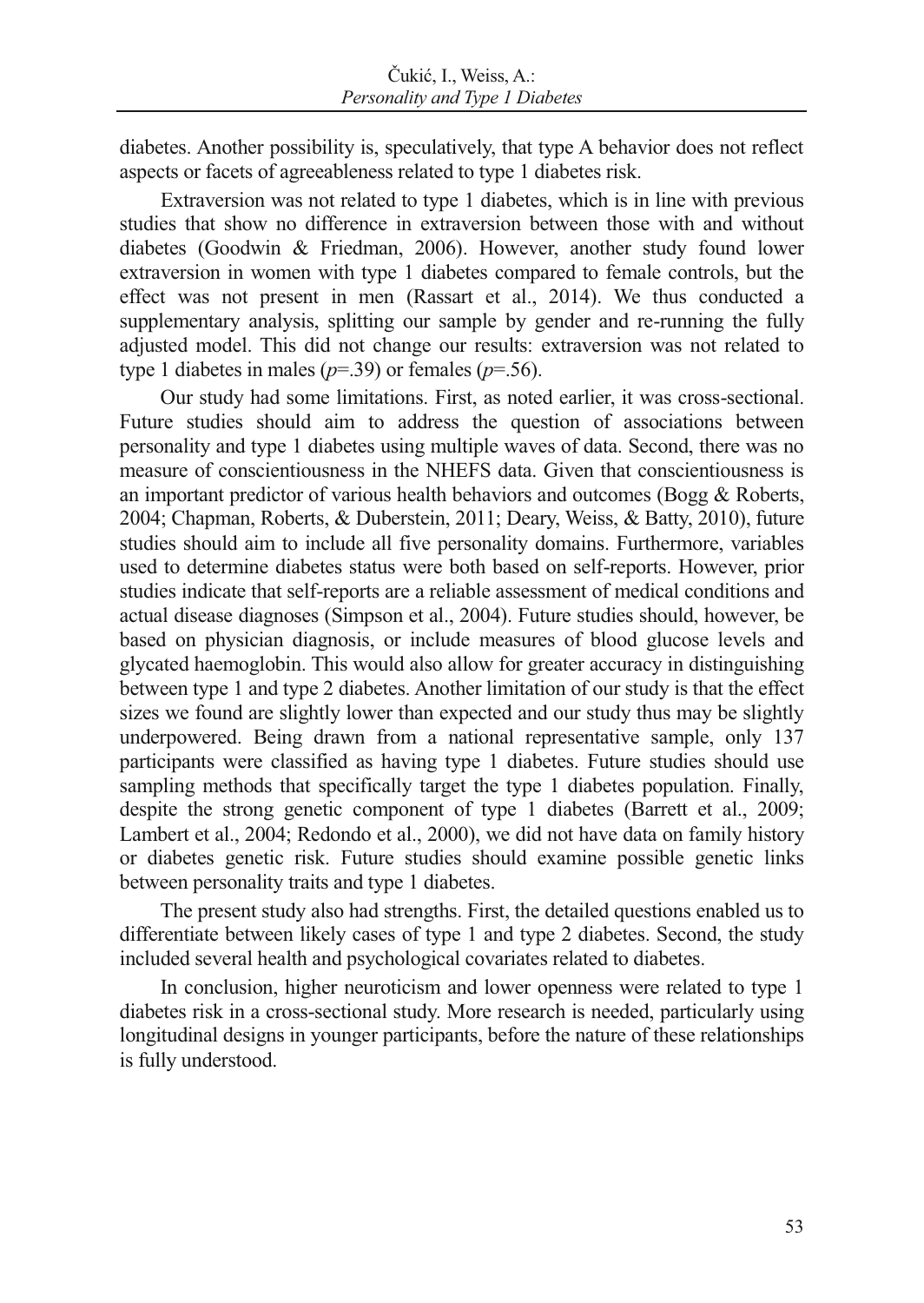#### **References**

- Andersen, A.R., Christiansen, J.S., Andersen, J.K., Kreiner, S., & Deckert, T. (1983). Diabetic nephropathy in type 1 (insulin-dependent) diabetes: An epidemiological study. *Diabetologia, 25*(6), 496-501.
- Anderson, R.J., Freedland, K.E., Clouse, R.E., & Lustman, P.J. (2001). The prevalence of comorbid depression in adults with diabetes a meta-analysis. *Diabetes Care, 24*(6), 1069-1078.
- Bach, J.F. (1994). Insulin-dependent diabetes mellitus as an autoimmune disease. *Endocrine Reviews, 15*(4), 516-542.
- Barker, D.J.P., Hales, C.N., Fall, C.H.D., Osmond, C., Phipps, K., & Clark, P.M.S. (1993). Type 2 (non-insulin-dependent) diabetes mellitus, hypertension and hyperlipidaemia (syndrome X): Relation to reduced fetal growth. *Diabetologia, 36*(1), 62-67.
- Barrett, J.C., Clayton, D.G., Concannon, P., Akolkar, B., Cooper, J.D., Erlich, H.A., ... Consortium, T.T.D.G. (2009). Genome-wide association study and meta-analysis find that over 40 loci affect risk of type 1 diabetes. *Nature Genetics, 41*, 703-707.
- Bienvenu, O.J., Samuels, J.F., Costa, P.T.,Jr., Reti, I.M., Eaton, W.W., & Nestadt, G. (2004). Anxiety and depressive disorders and the Five-Factor Model of personality: A higherand lower-order personality trait investigation in a community sample. *Depression and Anxiety, 20*, 92-97.
- Bogg, T., & Roberts, B.W. (2004). Conscientiousness and health-related behaviors: A metaanalysis of the leading behavioral contributors to mortality. *Psychological Bulletin, 130*, 887-919.
- Brummett, B.H., Babyak, M.A., Williams, R.B., Barefoot, J.C., Costa, P.T., & Siegler, I.C. (2006). NEO personality domains and gender predict levels and trends in body mass index over 14 years during midlife. *Journal of Research in Personality, 40*(3), 222- 236.
- Carter, W.R., Herrman, J., Stokes, K., & Cox, D.J. (1987). Promotion of diabetes onset by stress in the BB rat. *Diabetologia, 30*, 674-675.
- Carver, C.S., & Connor-Smith, J. (2010). Personality and coping. *Annual Review of Psychology, 61*, 679-704.
- Centers for Disease Control and Prevention (CDC) (2011). *National diabetes fact sheet: National estimates and general information on diabetes and prediabetes in the United States, 2011.* Atlanta, GA: US Department of Health and Human Services.
- Centers for Disease Control and Prevention (CDC). National Center for Health Statistics (NCHS) (2012). *National Health and Nutrition Examination Survey data.* Atlanta, GA: U.S. Department of Health and Human Services Centers for Disease Control and Prevention.
- Chapman, B.P., Roberts, B., & Duberstein, P. (2011). Personality and longevity: Knowns, unknowns, and implications for public health and personalized medicine. *Journal of Aging Research*. doi:10.4061/2011/759170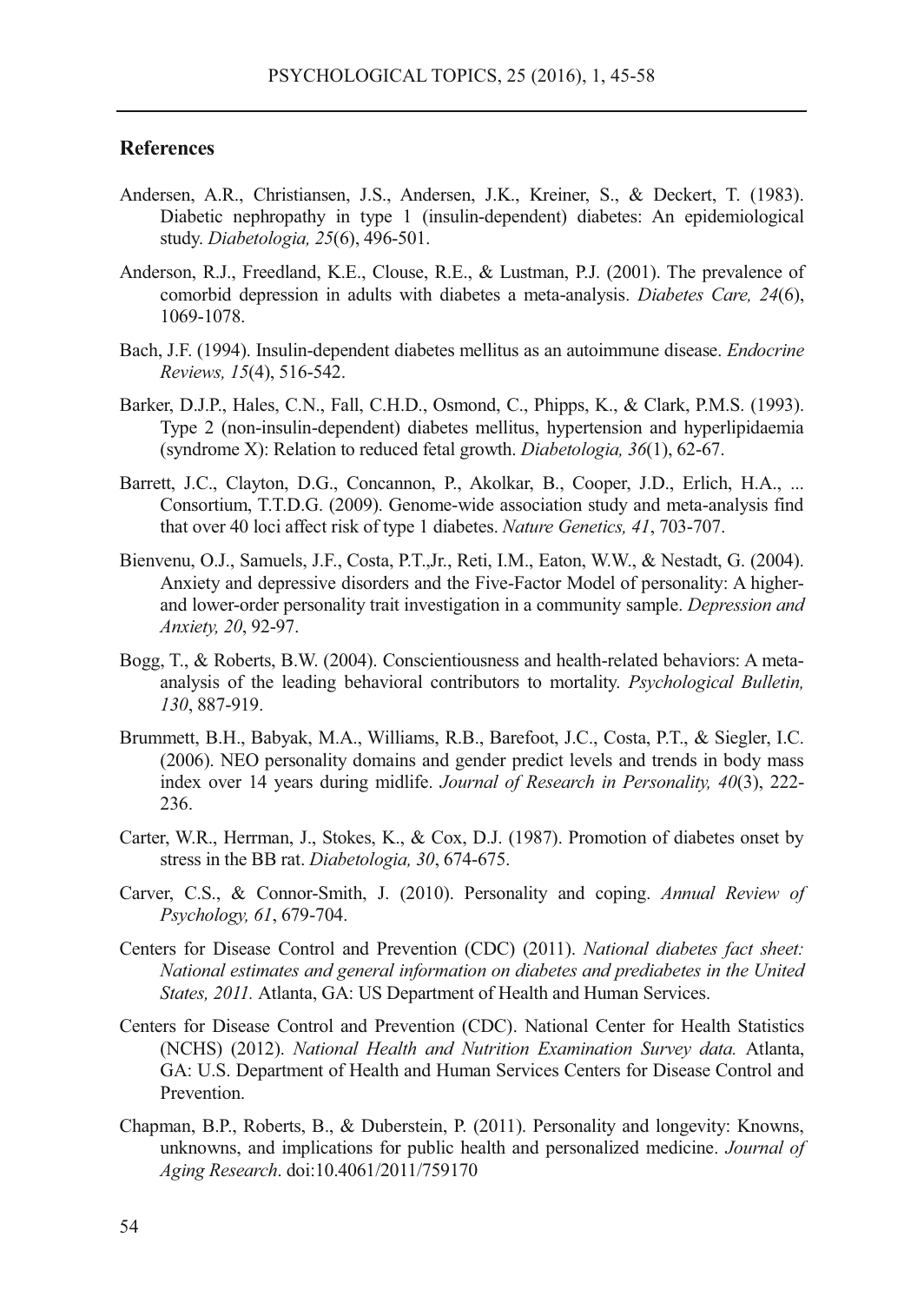- Costa, P.T.,Jr., & McCrae, R.R. (1986). Cross-sectional studies of personality in a national sample: I. Development and validation of survey measures. *Psychology and Aging, 1*, 140-143.
- Costa, P.T.,Jr., McCrae, R.R., & Locke, B.Z. (1990). Personality factors. In J.C. Cornoni-Huntley, R.B. Huntley, & J.J. Feldman (Eds.), *Health status and well-being of the elderly: National Health and Nutrition Examination Survey-I Epidemiologic Followup Study* (pp. 210-220). New York: Oxford University Press.
- Costa, P.T.,Jr., McCrae, R.R., Zonderman, A.B., Barbano, H.E., Lebowitz, B., & Larson, D.M. (1986). Cross-sectional studies of personality in a national sample: II. Stability in neuroticism, extraversion, and openness. *Psychology and Aging, 1*, 144-149.
- Costa, P.T.,Jr., Stone, S.V., McCrae, R.R., Dembroski, T.M., & Williams, R.B. (1987). Hostility, agreeableness-antagonism, and coronary heart disease. *Holistic Medicine, 2*, 161-167.
- Čukić, I., Mõttus, R., Luciano, M., Starr, J.M., Weiss, A., & Deary, I.J. (2015). Do personality traits moderate the manifestation of type 2 diabetes mellitus genetic risk? *Journal of Psychosomatic Research, 79*(4), 303-308.
- Čukić, I., Mõttus, R., Realo, A., & Allik, J. (2016). Elucidating the links between personality traits and diabetes mellitus: Examining the role of facets, assessment methods, and selected mediators. *Personality and Individual Differences, 94*, 377-382.
- Čukić, I., & Weiss, A. (2014). Personality and diabetes mellitus incidence in a national sample. *Journal of Psychosomatic Research*, *77*(3), 163-168.
- Deary, I.J., Weiss, A., & Batty, G.D. (2010). Intelligence and personality as predictors of illness and death: How researchers in differential psychology and chronic disease epidemiology are collaborating to understand and address health inequalities. *Psychological Science in the Public Interest, 11*, 53-79.
- Dembroski, T.M., & Costa, P.T.,Jr. (1987). Coronary prone behavior: Components of the type A pattern and hostility. *Journal of Personality, 55*, 211-235.
- Dembroski, T.M., MacDougall, J.M., Costa, P.T.,Jr., & Grandits, G.A. (1989). Components of hostility as predictors of sudden death and myocardial infarction in the Multiple Risk Factor Intervention Trial. *Psychosomatic Medicine, 51*, 514-522.
- Diabetes Control and Complications Trial Research Group (1997). Hypoglycemia in the diabetes control and complications trial. *Diabetes*, *46*(2), 271-286.
- Digman, J.M. (1990). Personality structure: Emergence of the Five-Factor Model. *Annual Review of Psychology, 41*, 417-440.
- Dupuy, H. (1984). The psychological general well-being (PGWB) index. In N. Wenger, M. Mattson, C. Furberg, & J. Elinson (Eds.), *Assessment of quality life in clinical trials of cardiovascular therapies* (pp. 170-183). New York: LeJacq Publications.
- Faul, F., Erdfelder, E., Buchner, A., & Lang, A.-G. (2009). Statistical power analyses using G\* Power 3.1: Tests for correlation and regression analyses. *Behavior Research Methods, 41*, 1149-1160.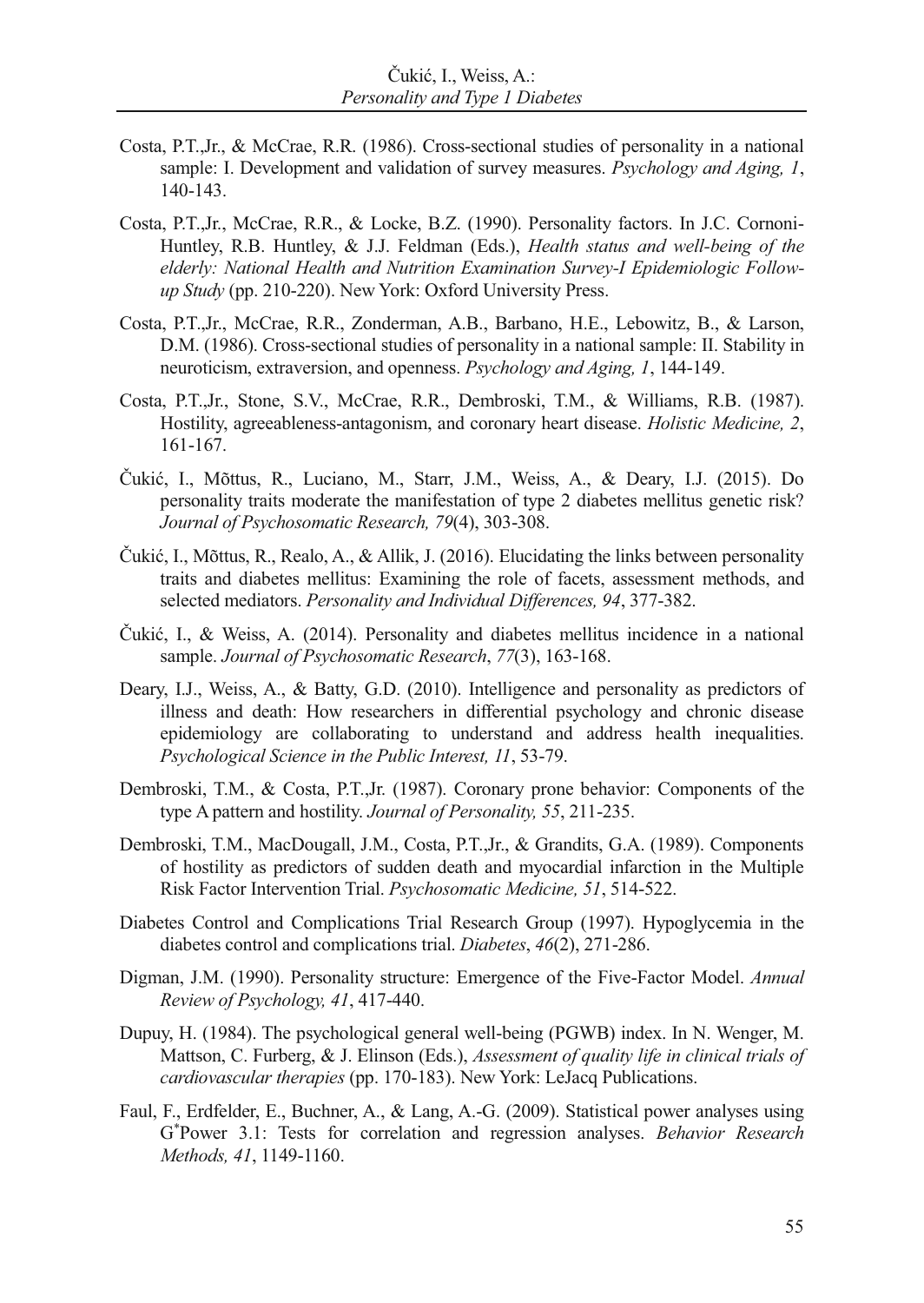- Fazio, A.F. (1977). *A concurrent validational study of the NCHS' general well-being schedule*. Hyattsville, MD.: National Center for Health Statistics.
- Goodwin, R.D., Cox, B.J., & Clara, I. (2006). Neuroticism and physical disorders among adults in the community: Results from the National Comorbidity Survey. *Journal of Behavioral Medicine, 29*(3), 229-238.
- Goodwin, R.D., & Friedman, H.S. (2006). Health status and the five-factor personality traits in a nationally representative sample. *Journal of Health Psychology, 11*, 643-654.
- Group, D.C. a. C.T.R. (1997). Hypoglycemia in the diabetes control and complications trial. *Diabetes, 46*(2), 271-286.
- Hägglöf, B., Blom, L., Dahlquist, G., Lönnberg, G., & Sahlin, B. (1991). The Swedish childhood diabetes study: Indications of severe psychological stress as a risk factor for Type 1 (insulin-dependent) diabetes mellitus in childhood. *Diabetologia, 34*(8), 579- 583.
- Hamaty, M. (2011). Insulin treatment for type 2 diabetes: When to start, which to use. *Cleveland Clinic Journal of Medicine, 78*(5), 332-342.
- Haynes, S.G., Levine, S.O.L., Scotch, N., Feinleib, M., & Kannel, W.B. (1978). The relationship of psychosocial factors to coronary heart disease in the Framingham Study I. Methods and risk factors. *American Journal of Epidemiology, 107*, 362-383.
- Holden, S.E., Gale, E.A.M., Jenkins-Jones, S., & Currie, C.J. (2014). How many people inject insulin? UK estimates from 1991 to 2010. *Diabetes, Obesity and Metabolism, 16*, 553-559.
- Hyppönen, E., Virtanen, S.M., Kenward, M.G., Knip, M., & Akerblom, H.K. (2000). Obesity, increased linear growth, and risk of type 1 diabetes in children. *Diabetes Care, 23*(12), 1755-1760.
- Jokela, M., Elovainio, M., Nyberg, S.T., Tabák, A.G., Hintsa, T., Batty, G.D., & Kivimäki, M. (2014). Personality and risk of diabetes in adults: Pooled analysis of 5 cohort studies. *Health Psychology, 33*(12), 1618-1621.
- Lambert, A.P., Gillespie, K.M., Thomson, G., Cordell, H.J., Todd, J.A., Gale, E.A., & Bingley, P.J. (2004). Absolute risk of childhood-onset type 1 diabetes defined by human leukocyte antigen class II genotype: A population-based study in the United Kingdom. *The Journal of Clinical Endocrinology & Metabolism, 89*(8), 4037-4043.
- Lehman, C.D., Rodin, J., McEwen, B., & Brinton, R. (1991). Impact of environmental stress on the expression of insulin-dependent diabetes mellitus. *Behavioral Neuroscience, 105*(2), 241-245.
- Malouff, J.M., Thorsteinsson, E.B., Rooke, S.E., & Schutte, N.S. (2007). Alcohol involvement and the Five-Factor Model of personality: A meta-analysis. *Journal of Drug Education, 37*, 277-294.
- McCrae, R.R. (1990). Controlling neuroticism in the measurement of stress. *Stress Medicine, 6*(3), 237-241.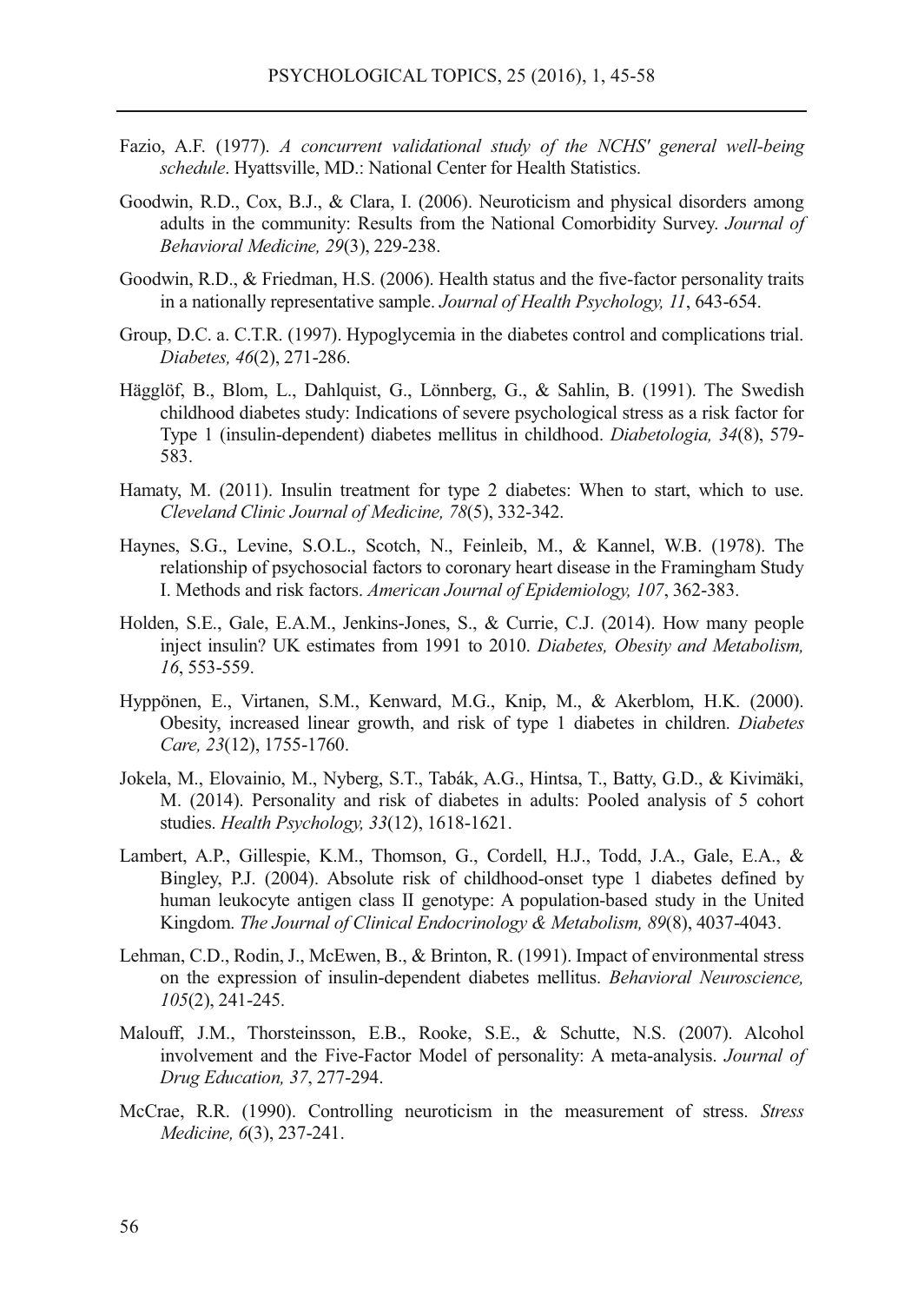- R Core Team (2013). *R: A language and environment for statistical computing.* Vienna, Austria: R Foundation for Statistical Computing. Retrieved from: http://www.Rproject.org
- Radloff, L.S. (1977). The CES-D scale: A self-report depression scale for research in the general population. *Applied Psychological Measurement, 1*, 385-401.
- Rassart, J., Luyckx, K., Moons, P., & Weets, I. (2014). Personality and self-esteem in emerging adults with Type 1 diabetes. *Journal of Psychosomatic Research, 76*, 139- 145.
- Redondo, M., Fain, P., & Eisenbarth, G. (2000). Genetics of type 1A diabetes. *Recent Progress in Hormone Research, 56,* 69-89.
- Simpson, C.F., Boyd, C.M., Carlson, M.C., Griswold, M.E., Guralnik, J.M., & Fried, L.P. (2004). Agreement between self-report of disease diagnoses and medical record validation in disabled older women: Factors that modify agreement. *Journal of the American Geriatric Society, 52*, 123-127.
- Suls, J., & Martin, R. (2005). The daily life of the garden-variety neurotic: Reactivity, stressor exposure, mood spillover, and maladaptive coping. *Journal of Personality, 73*(6), 1485-1510.
- Terracciano, A., & Costa, P.T.J. (2004). Smoking and the Five-Factor Model of personality. *Addiction, 99*, 472-481. doi:10.1111/j.1360-0443.2004.00687.x
- Thernlund, G.M., Dahlquist, G., Hansson, K., Ivarsson, S.A., Ludvigsson, J., Sjöblad, S., & Hägglöf, B. (1995). Psychological stress and the onset of IDDM in children: A casecontrol study. *Diabetes Care, 18*(10), 1323-1329.
- Tisch, R., & McDevitt, H. (1996). Insulin-dependent diabetes mellitus. *Cell, 85*(3), 291-297.
- Todd, J.A. (1990). Genetic control of autoimmunity in type 1 diabetes. *Immunology Today, 11*, 122-129.
- Watson, D., & Pennebaker, J.W. (1989). Health complaints, stress, and distress: Exploring the central role of negative affectivity. *Psychological Review, 96*(2), 234-254.